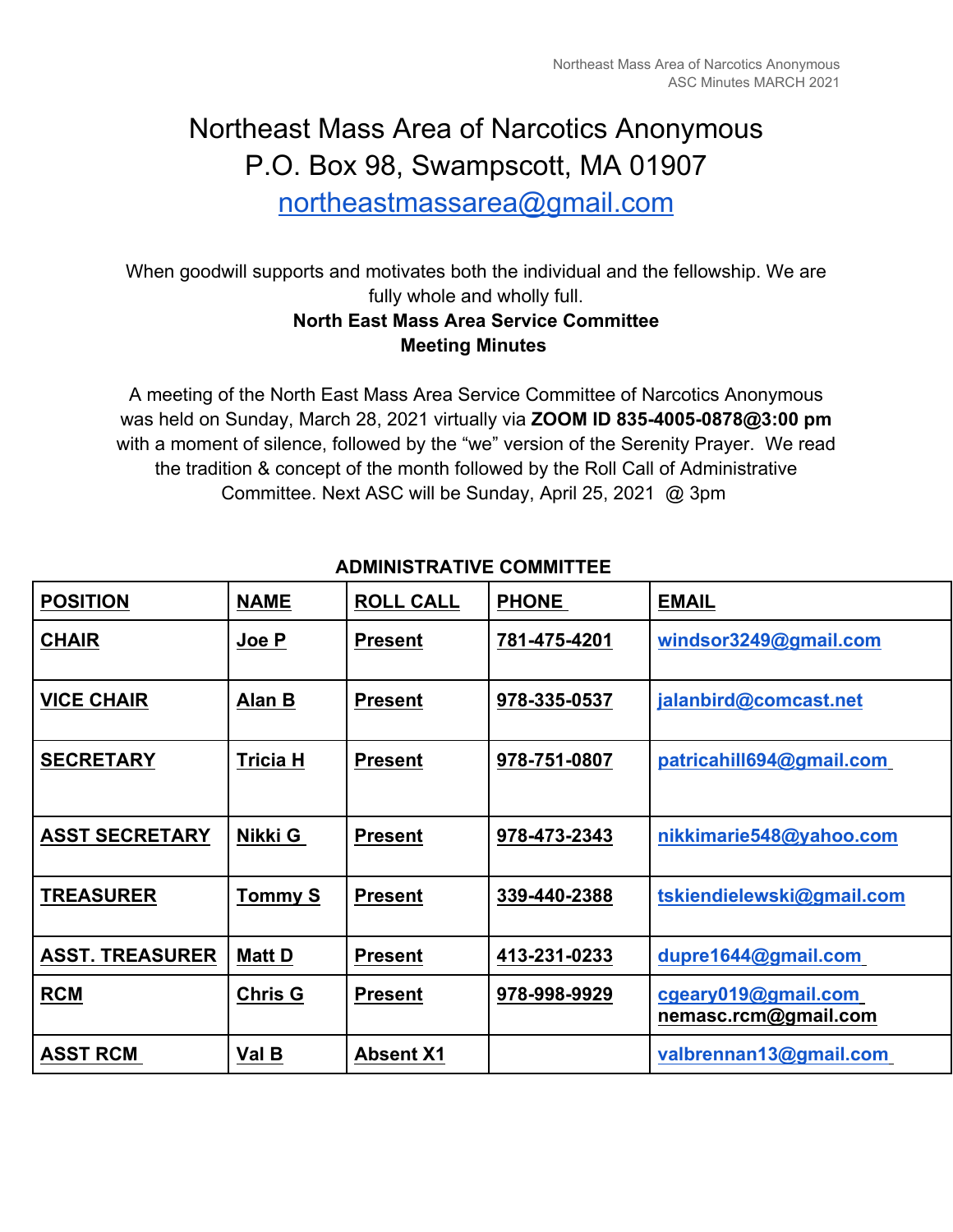## **SUB COMMITTEES**

| <b>COMMITTEE</b>                      | <b>CHAIR</b>     | <b>ROLL</b><br><b>CALL</b> | <b>PHONE</b> | <b>EMAIL</b>               |
|---------------------------------------|------------------|----------------------------|--------------|----------------------------|
| H & I                                 | <b>Kaitlyn M</b> | <b>Present</b>             | 508-364-6299 | kaitmurphy730@gmail.com    |
| <b>POLICY</b>                         | Alan M           | <b>Present</b>             | 978-360-3973 | alan.marshall2@gmail.com   |
| <b>PUBLIC</b><br><b>RELATIONS</b>     | Mike C           | <b>Present</b>             | 978-578-2375 | mikey1shorts@yahoo.com     |
| <b>ACTIVITIES</b>                     | Mike B           | <b>Present</b>             | 978-809-7430 | michaelbunnell@hotmail.com |
| <b>CONVENTION</b><br><b>COMMITTEE</b> | Pam M.           | <b>Present</b>             |              | pamjmcd@aol.com            |
| <b>LITERATURE</b>                     | <b>Antonio</b>   | <b>Present</b>             | 781-521-7336 | outreachlysoainc@gmail.com |

| <b>FELLOWSHIP</b><br><b>DEVELOPMEN</b><br><b>T AND</b><br><b>WEBSITE</b><br><b>DESIGN</b> | <b>Dennis M</b> | <b>Present</b> | 781-479-9104 S<br>781-228-0370 D | dmills3636@yahoo.com<br>www.nemana.org |  |  |  |
|-------------------------------------------------------------------------------------------|-----------------|----------------|----------------------------------|----------------------------------------|--|--|--|
|-------------------------------------------------------------------------------------------|-----------------|----------------|----------------------------------|----------------------------------------|--|--|--|

## **AREA ANNOUNCEMENTS**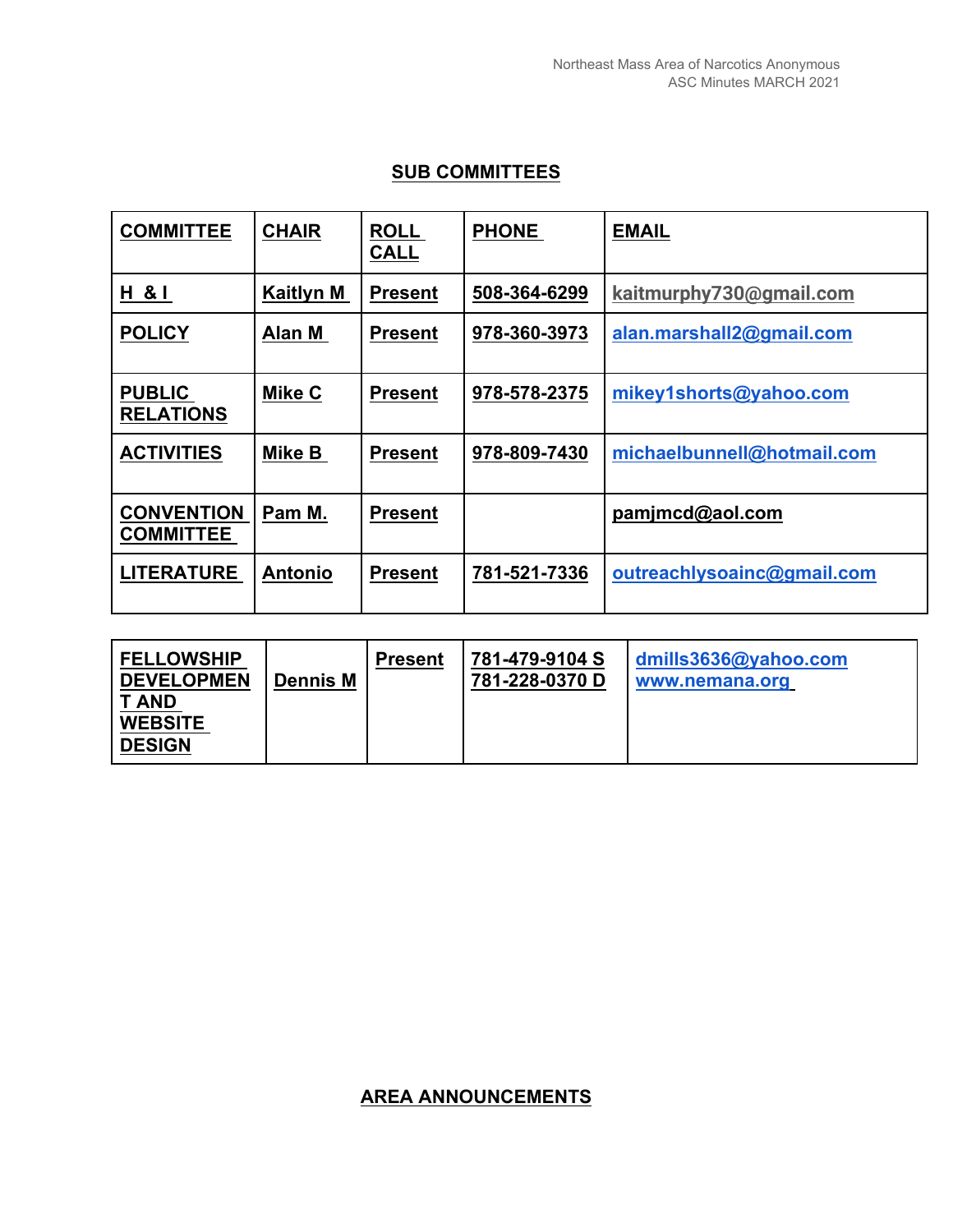- **NEMA DONATIONS= Please use the VENMO application and the link @Treasurer-Randy for any NEMA GROUP DONATIONS \*insert your GROUP NAME & Day/Time so your group gets the proper recognition DO NOT USE NORTHEASTMASSAREA@GMAIL.COM FOR ANY DONATIONS!!**
- ● **Convention Committee will be meeting March 31st @6pm Zoom ID 881-0312-5658**
- **Fellowship Development subcommittee will be meeting on Zoom on Saturday, April 10, 2021 @12pm zoom code is 82511138075 password is nemafd.**
- **H & I subcommittee meeting will be held on Sunday April 25, 2021 at 1:30 p.m. Zoom ID: 844 9598 8269 Password: 703768**
- **ACTIVITIES subcommittee meets every other Wednesday at 6pm EST on Zoom. We encourage all addicts regardless of clean time to attend our meeting, participate & join the committee. Zoom ID # 848 5220 5273 (No password) Please contact Mike B, Chair for further information**

# **NEMA AREA GROUP ANNOUNCEMENTS**

●

**ADMINISTRATIVE REPORTS** 

**CHAIR**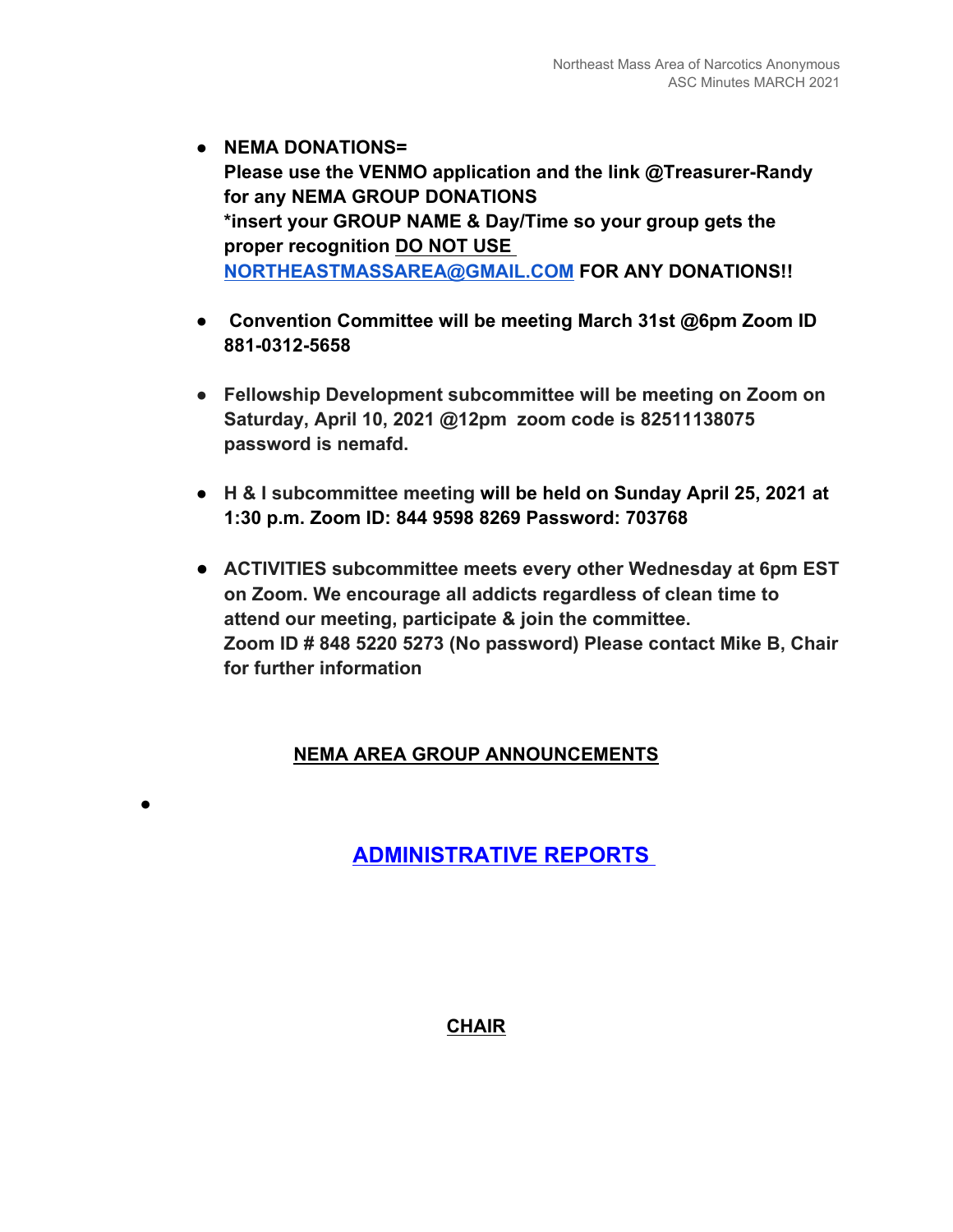Unfortunately family, after learning more about the "Caring and Sharing, JOURNEY Continues" online month long Idaho NA event, I will not be able to chair an Adhoc for NEMA to participate in this event

### **VICE-CHAIR**

Family,

 I missed last month due to getting my first COVID-19 shot and hope I'm functional today as I'm getting my  $2<sup>nd</sup>$  one before the meeting. I haven't done much for service other than talking to a few addicts this month.

I do need to report that life is what happens while you're making other plans. When I ran for, and was blessed to be elected, the Vice Chair I believed that I would be able to serve for at least two years. As life would have it the universe has offered me the opportunity to move out of the Northeast and downsize our house. I will be serving through the end of this term but will be moving, probably to South Carolina, on 01 July 2021. It has been an honour and privilege to serve this body and will continue to do so until I leave the area.

In Loving Service,

Alan B NEMASC Vice Chair

J. Alan Bird +1 978 335 0537 jalanbird@comcast.net Twitter - JAlanBird

#### **TREASURER**

Below is a summary of the donations and expenses for March 2021:

\$429.85 received in donations

\$75.00 will be paid for the NERSC phone line

\$257.45 literature sold

352.74 literature reorder (see attached reorder receipt from NAWS)

\$259.56 will be donated to NERSC

Please see attached spreadsheet for the financial breakdown of the March 2021 Treasurer Report.

Any donations to NEMA please use @Treasurer-Randy through VENMO. Please use the MEMO/NOTE section to insert your GROUP NAME, DAY & amp; MEETING TIME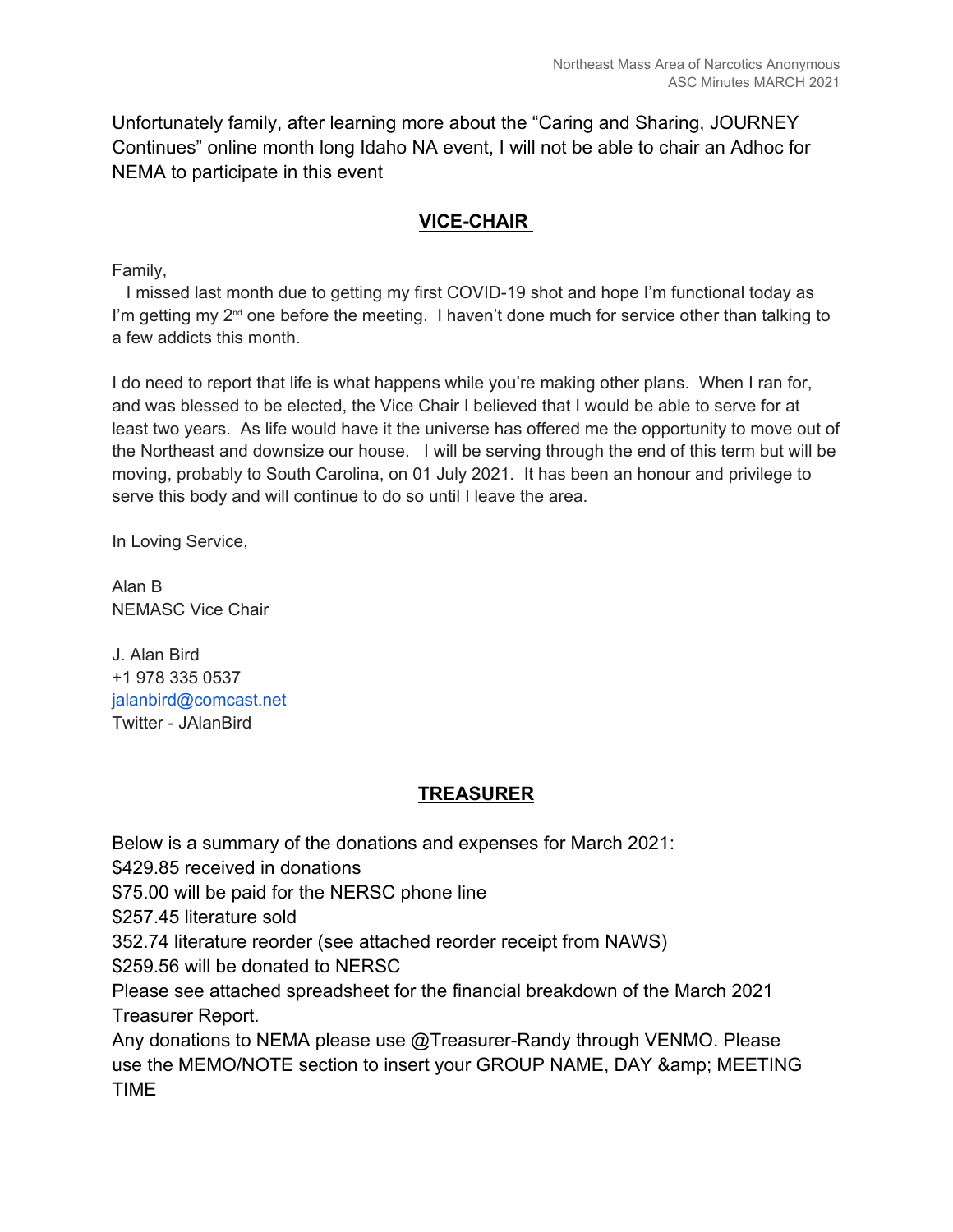& amp; NEMA DONATION AMMOUNT. Tom S. (Treasurer) – 339-440-2388 Matt D. (Assistant Treasurer) – 413-231-0233

#### **SECRETARY**

Below is a list of which groups were represented at AREA: GSR's in Attendance: **Sunday**- Dennis- Free to be Me, Lynn ONLINE **Monday-**James- Steps to Recovery, Lynn ONLINE Tanya- No Excuses, Medford IN PERSON **Tuesday-**Sleepy John- Surrender is the Key, Lynn ONLINE Chris G- Just for Tuesday, Beverly ONLINE **Wednesday-**Nikki- Spiritual Foundations, Beverly ONLINE **Thursday-**Mike B- I can't, We can, Everett ONLINE **Friday-**Tricia H- Miracles in Medford IN PERSON **Saturday-**Will- New Beginnings, Lynn ONLINE Todd- Unity over Using, Billerica HYBRID Erica- 24hr Clean Group, Malden HYBRID Dougie- New Beginners, Lawrence ONLINE **Quorum for today was: 12 (7 being majority and 8 being 2/3rds)** 

#### **HOSPITALS & INSTITUTIONS**

- 1. Started the meeting in the customary way:
	- a. Moment of Silence
	- b. Serenity Prayer
	- c. 12 Traditions 12 Concepts
- 2. Continued the meeting in the customary way:
	- a. Definition and purpose
	- b. Attendance
	- i. 12 People in Attendance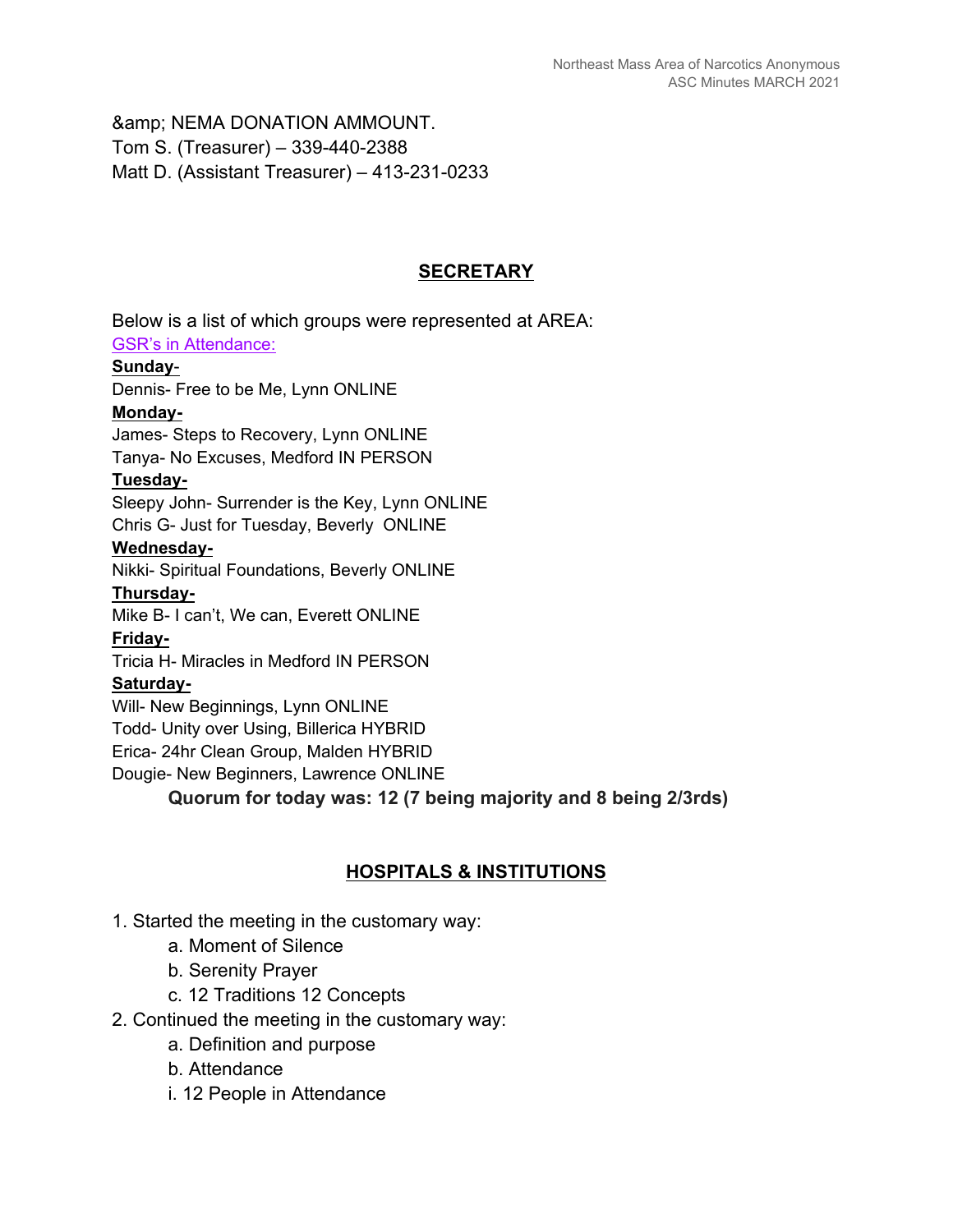- c. Approved Previous Month's Minutes
- 3. Roll call:
	- a. 2 of 4 Facilities had Panel Coordinator reports given
- 4. Voting and Motion Making policy
	- a. Quorum was 6, Majority 3, 2/3 Was 4
	- i. No money motions
- 5. New Business

a. DUIL started commitments again, SEVEN at this time, one open and SIX covered. Huggie Dougie will be in contact, as the facility is to have a meeting to question if they will bestarting up in person commitments moving forward

- 6. Commitments
	- a. Commitment Status:

STATUS START END OPEN 5 5 OPEN / COVERED 1 1 COVERED 29 29

- b. Panel Coordinator Positions OPEN at: none
- c. Panel Coordinator Positions OPEN / COVERED at: Serenity at Summit

7. Closed the meeting in the customary way.

In Loving Service, Kaitlin M. and Jennifer A.

#### **RCM**

Hello NEMA family, my name is Chris and I am an addict. Thank you for allowing me to be of

service.

Next RSC: April 10th subcommittees, April 11th RSC.

Our Regional subcommittees met February 13th at 11am. Thank you NEMA for your support in

running the lobby. The RSC as a whole met February 14th at 11am.

There were many things discussed at the RSC, such as: Do we donate money to the NEZF for

unfunded servants to attend? The insurance has been updated to include that we are not

covered if someone contracts COVID-19 at one of our meetings. Our region has voted and

passed to move the P.O. box from Quincy to Worcester. It is a more central location and easier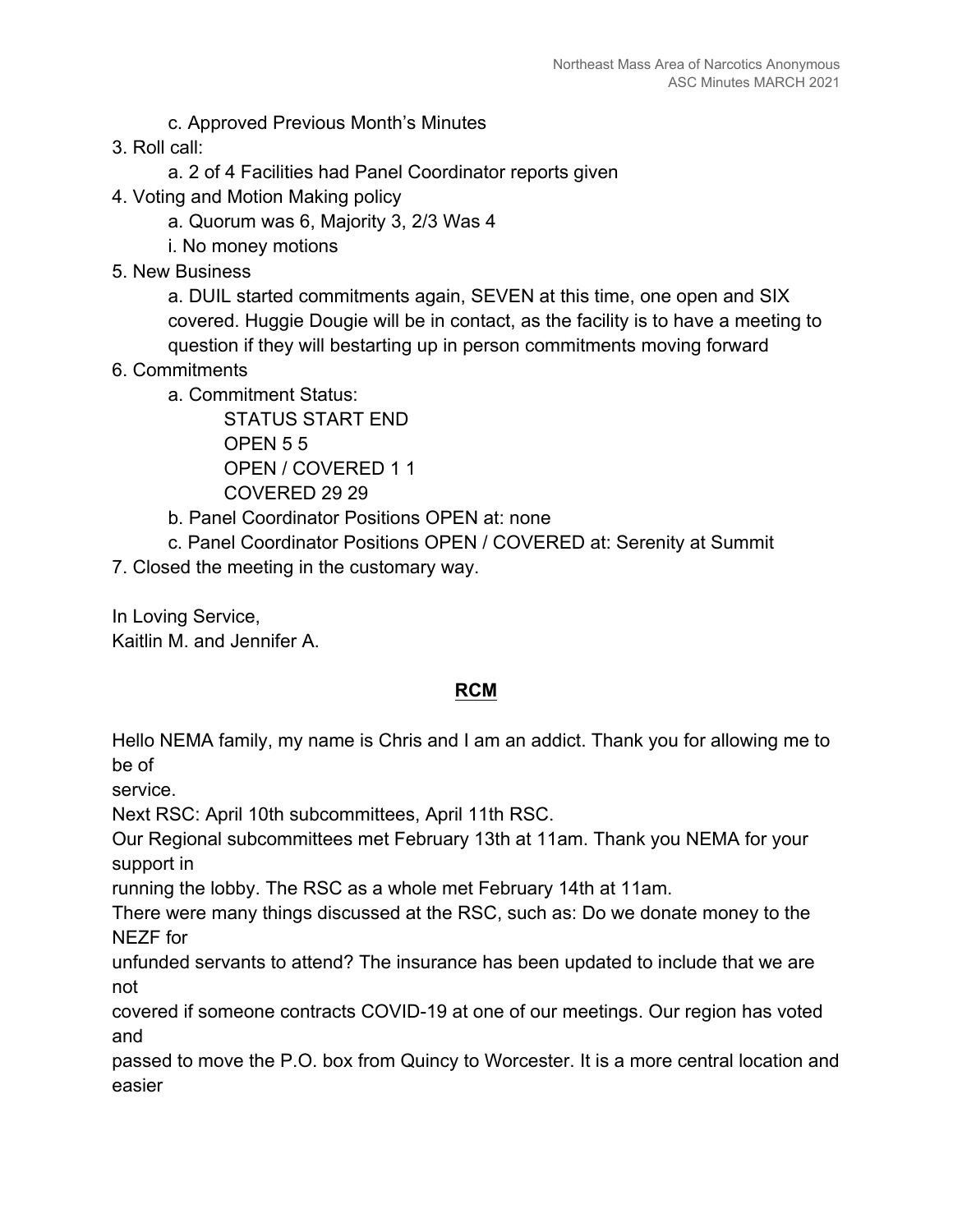for members of the finance committee to pick up mail.

In loving service, Chris G 978-998-9929

# **CONVENTION COMMITTEE**

Pam M is now the Convention Committee Chair!! Thank you for your service, PAM!!!!

# **PUBLIC RELATIONS**

I am sorry for sending out my report late and missing the February ASC. I was able to listen in the Zonal meeting and their PR report. Zonal PR will be working towards a Regional virtual conference for Government Officials and Educators and compiling any know PR materials. Materials such as PSA's, letters, testimonial letters from professionals, and resources for prisons. Our regional PR has completed a PSA for this Region, a Facebook page for the public, and an Instagram account. **Facebook:** https://www.facebook.com/New-England-Region-of-Narcotics-Anonymous-100753778714767 **Instagram:** https://www.instagram.com/newengland.na/ **PSA:** https://m.youtube.com/watch?v=alSzAG-4v4g&feature=youtu.be As of right now, NEMA PR does not have a committee, only a chairperson. To carry out PR work here in NEMA, I am asking for interested members to please contact nemapublicinfo@gmail.com. I want to start carrying out PR tasks here at home, and I am asking for groups to please send their ideas for PR work here in NEMA to nemapublicinfo@gmail.com. In the meantime, I will continue collaborating with our zonal and regional PR committee.

In loving service, Mike C.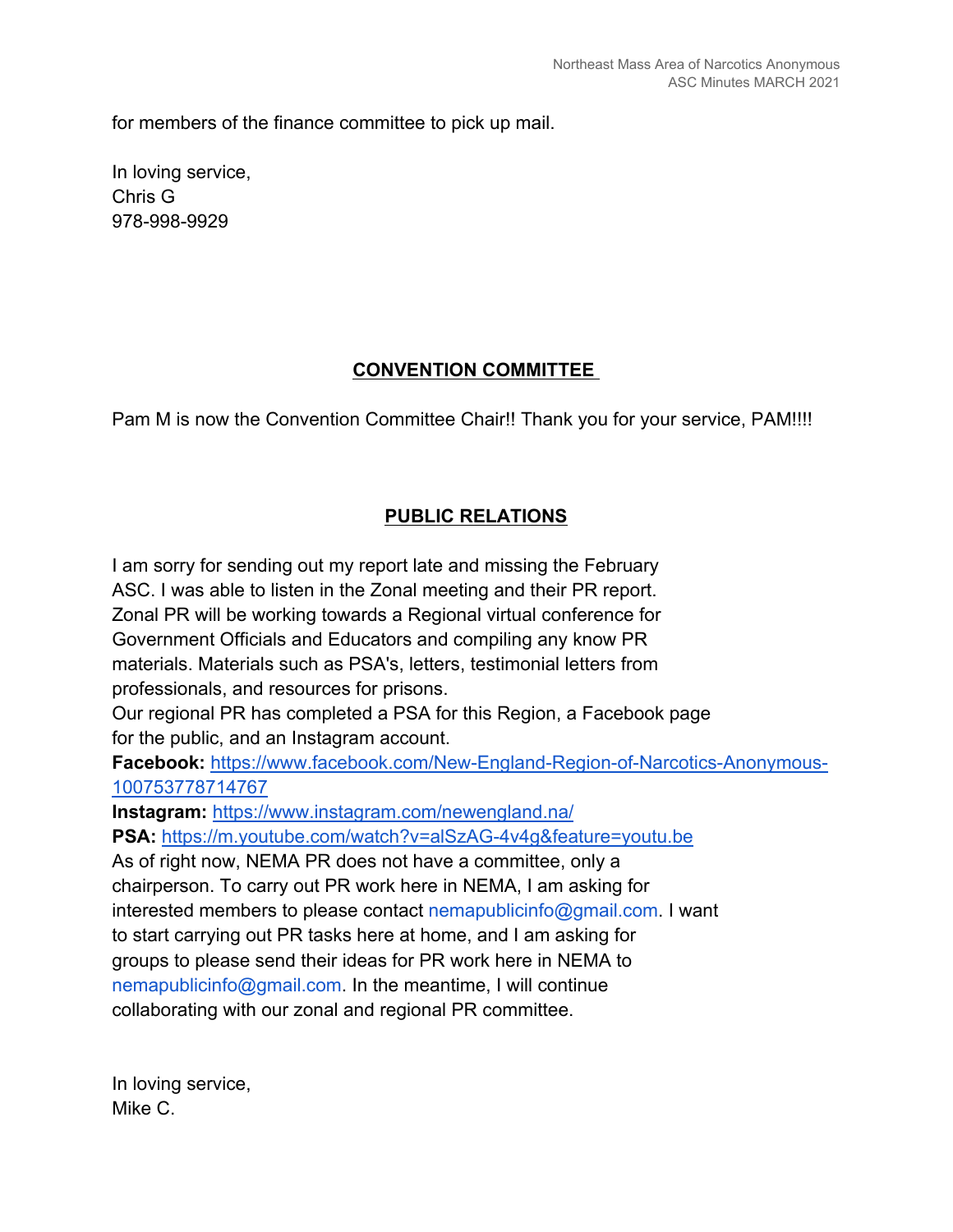#### **POLICY NO REPORT**

## **LITERATURE NO REPORT**

**\*\*\*\*\*\*\*\*\*\*\*\*\*\*\*\*\*\*no report was generated, nor is there ever a report given\*\*\*\*\*\*\*\*\*\*\*\*\***

**That being said, general questions regarding this position & the subcommittee's responsibilities were asked:**

**1. What is the area starting Literature inventory vs. what gets sold per month. And why isn't a report with this information given monthly?**

> **An answer was given and directed to our Treasurer, who's taken the responsibility of ordering our NEMA Literature. A report was then promised to be generated monthly and provided as an attachment for the monthly minutes.**

- **2. Why do we not have any "New Meeting" packets that contain readings? An answer was provided that when a new group wants to start a meeting they are to come to area and ask for \$26 for the packet to start the meeting**
- **3. Who is responsible for a hard copy MEETING LIST, including maintaining the ever changing updates between In Person, Hybrid and Online? An answer was provided and if an addict is in need of a meeting list or group would like hard copies, they can print off the nerna.org or nemana.org websites**

# **ACTIVITIES**

Hello friends!

The NEMA Activities Subcommittee met twice in the month of March on the 1<sup>st</sup> & 3<sup>rd</sup> Wednesday at 6pm.

Our primary focus moving forward is to host a virtual game night sometime in the near future (tentatively Saturday, April 17<sup>th</sup>) Any addict looking to get involved in Activities or has any ideas for future events, please reach out to email attached below.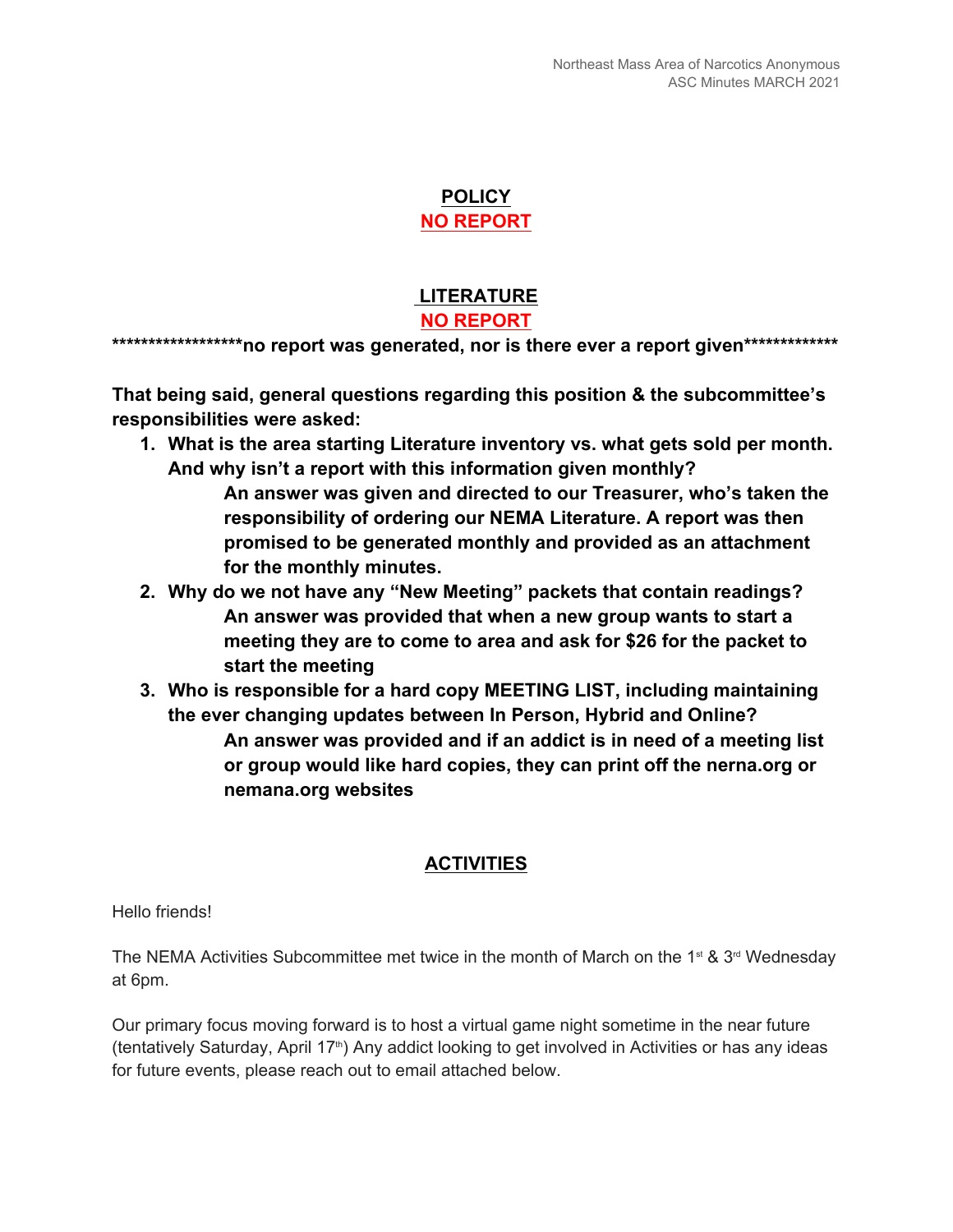Last Summer/Fall, we discussed hosting a live, physical, in person event. Such talks have resumed as Covid19 restrictions are lifting and warmer weather is approaching.

NEMA Activities Subcommittee meets on the 1<sup>st</sup> and  $3<sup>rd</sup>$  Wednesday of every month. Dates for April are Wednesday, April 7<sup>th</sup> and April, 21<sup>st</sup> at 6pm on Zoom. All addicts are welcome and encouraged to join or stop by and visit. We'd love to have you!!!

Zoom ID # 848 5220 5273 (no PW)

In loving Service, Michael B Act. Chr

Contacts: Mike B: 978 809 7430 Email: nemasc.activities.com Zoom ID # 848 5220 5273 (no PW)

#### **FELLOWSHIP DEVELOPMENT & WEBSITE DESIGN**

Hello NEMA,

Fellowship and Website Development met on Sunday March 28th as scheduled The topics of our discussions are as follows:

1. We started the meeting going through prompts of how to add meetings to list on Nerna.org which helps update the Nema website.

2. We viewed a generated list of groups on Nerna.

We found groups names and address that do not include zoom codes.

We discussed speaking with representatives to see if it is possible to add them.

This would benefit other subcommittees such as H&I with disbursing printed meeting list at commitments.

3. Reviewed a flier and questionnaire generated to address group concerns of why

they show a lack of support to the area.

4. Discussed 4 groups that donate to area but are not listed on meeting list

and how to go about reaching out to them to describe how to add themselves.

5. Discussed meeting again in 2 weeks with the intent of updating our generated

group list document to have a 3 month history of Area attendance prior to reaching out to groups without representation directly.

Our next meeting will be held on April 10th at 12pm zoom code 825 1113 8075 password nemafd

In Loving Service Dennis M